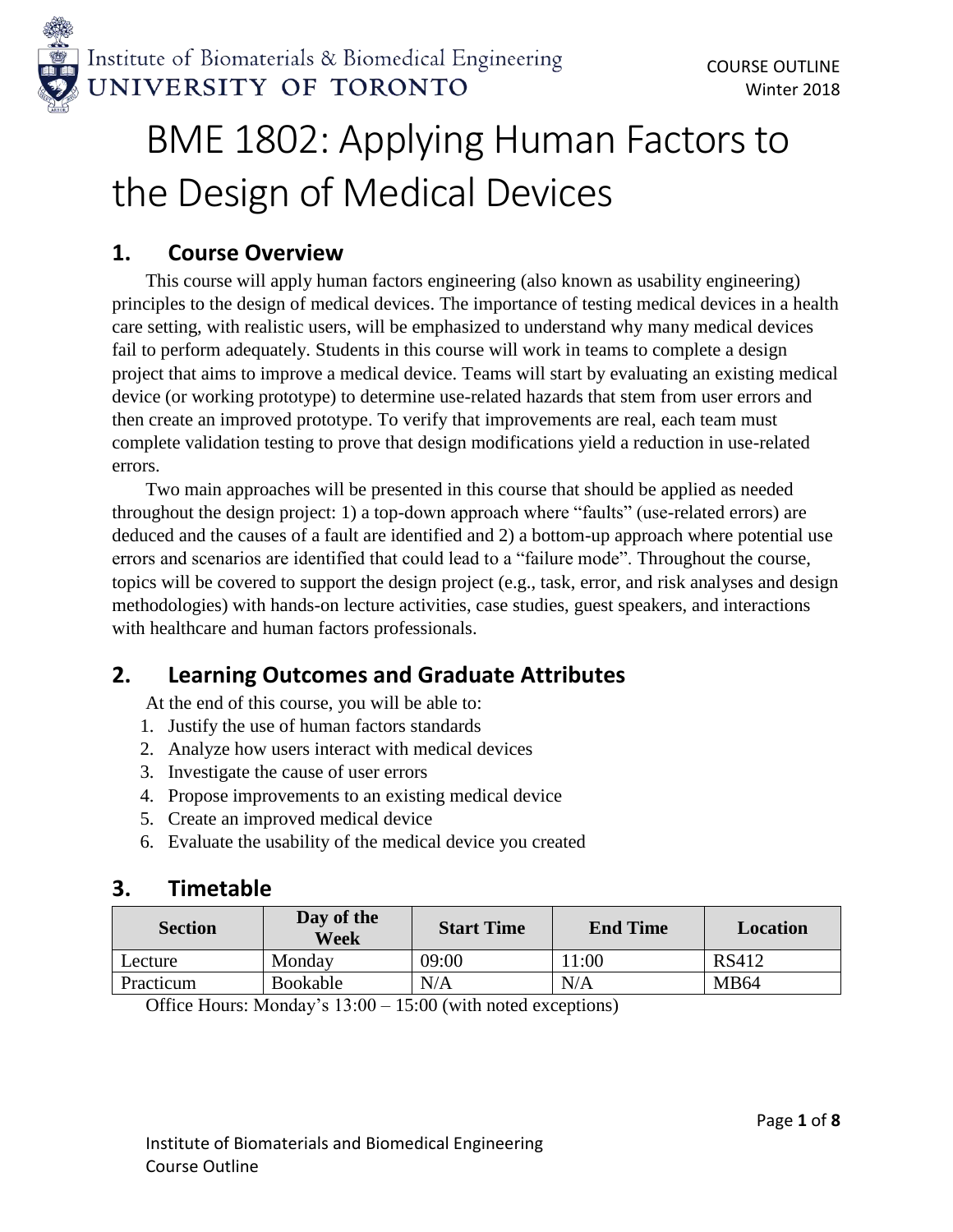

## **4. Course Instructors**

Course Coordinator

| <b>Name</b>                                  | <b>Phone</b> | <b>Office</b> | Email                         |
|----------------------------------------------|--------------|---------------|-------------------------------|
| Prof. Bouwmeester $(416)$ 978-3702   MB 321A |              |               | chris.bouwmeester@utoronto.ca |

Design Studio Coordinator

| <b>Name</b>  | Phone            | <b>Office</b> | Email                    |
|--------------|------------------|---------------|--------------------------|
| Max Giuliani | $(416)$ 978-7188 | MB78          | design.ibbme@utoronto.ca |

The design studio coordinator is available to help you use the resources in the Design Studio and Prototyping Suite, which may include light fabrication or rapid prototyping. Students are welcome to use the Design Studio during "Open Bookable Time"; see the online IBBME design studio link [\(http://www.ibbme.utoronto.ca/facilities/design-studio/calendar/\)](http://www.ibbme.utoronto.ca/facilities/design-studio/calendar/) for availability.

**IBBME safety policy requires that all students take part in safety training prior to using the Design Studio**. A date for this has not been scheduled but would occur within the first 3 weeks of the term and will be coordinated amongst those interested and the coordinator if you plan on using the facilities. If students do NOT pass the safety test, they will be given one additional opportunity to rewrite and pass the test. The Design Studio introduction, safety presentation, and quiz should only take 30 minutes.

## **5. Textbook**

Required

Both of the following texts are available as electronic resources through the University of Toronto libraries:

| Title         | Medical device use error: root cause analysis |
|---------------|-----------------------------------------------|
| Author(s)     | Michael Wiklund, Andrea Dwyer, Erin Davis     |
| Edition, Year | $1st$ Edition (2016)                          |
| Publisher     | CRC Press, Taylor & Francis Group             |
| Library Link  | http://go.utlib.ca/cat/11201654               |

| Title         | Usability testing of medical devices                 |
|---------------|------------------------------------------------------|
| Author(s)     | Michael Wiklund, Jonathan Kendler, Allison Strochlic |
| Edition, Year | $2nd$ Edition (2016)                                 |
| Publisher     | CRC Press, Taylor & Francis Group                    |
| Library Link  | http://go.utlib.ca/cat/11203481                      |

| Title         | Usability testing essentials: Read, Set Test! |
|---------------|-----------------------------------------------|
| Author(s)     | Carol Barnum                                  |
| Edition, Year | $1st$ Edition (2010)                          |
| Publisher     | Morgan Kaufmann Publishers                    |
| Library Link  | http://go.utlib.ca/cat/8093536                |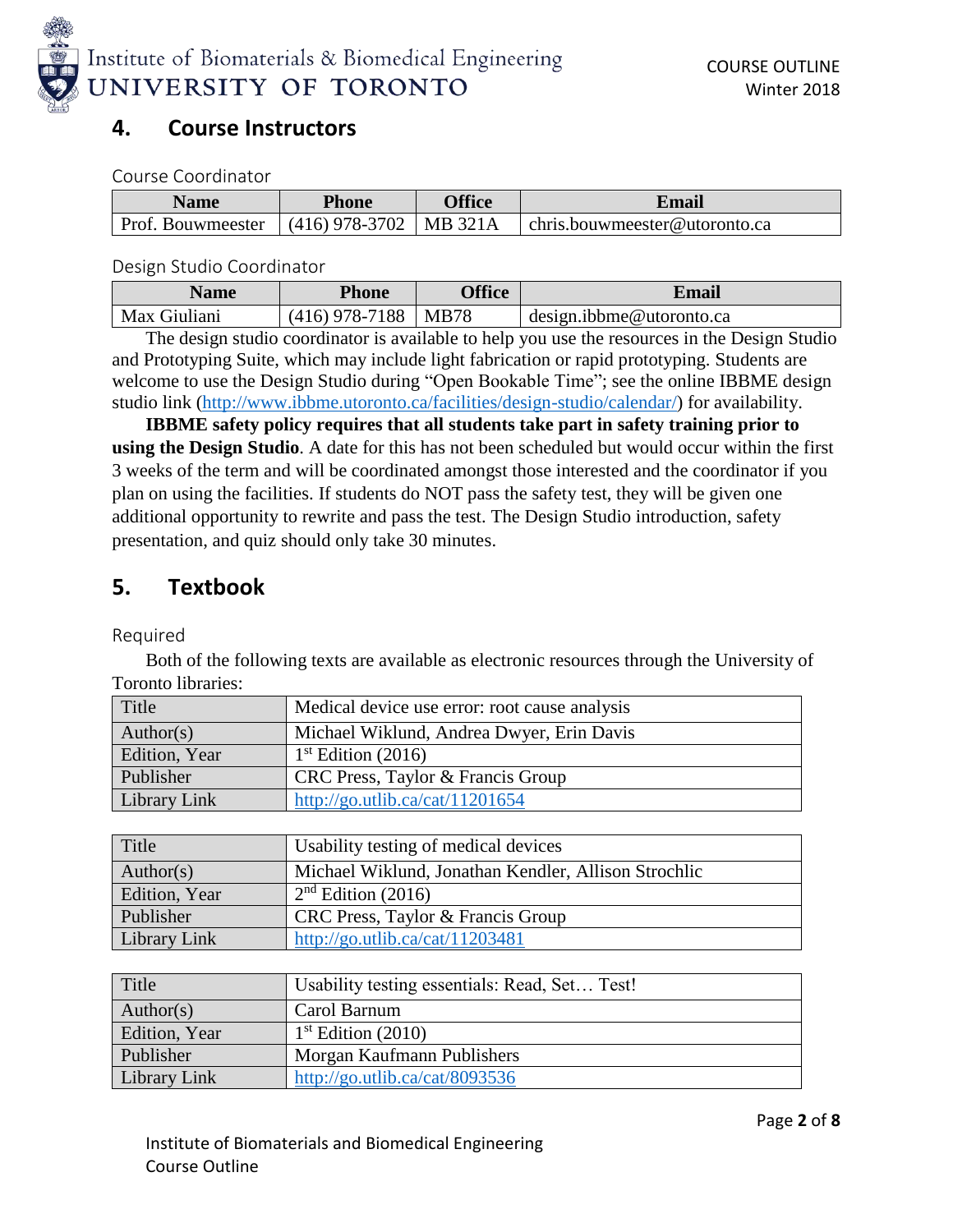

#### Suggested

You will be able to find a wealth of information in the University of Toronto Library system regarding many of the topics introduced in this course (e.g., Human Factors Methods, Human Factors in Medical Device Design, Designing Usability into Medical Products, etc.). While there are many specialized topics in human factors, you may find the following general interest books a good start to get you thinking about broader issues related to the influence that human factors have on design:

| Title         | The Human Factor: Revolutionizing the Way People Live with |
|---------------|------------------------------------------------------------|
|               | Technology                                                 |
| Author(s)     | Kim Vicente                                                |
| Edition, Year | $1st$ Edition (2003)                                       |
| Publisher     | Vintage Canada                                             |

| Title         | The Design of Everyday Things |
|---------------|-------------------------------|
| Author(s)     | Don Norman                    |
| Edition, Year | $1st$ Basic Paperback (2002)  |
| Publisher     | <b>Basic Books</b>            |

## **6. Final Grade Determination**

The final grade in this course will be based on the following components:

| Component                     | Learning<br><b>Outcome(s)</b><br><b>Evaluated</b> | <b>Due Date</b>                  | Weight     |  |
|-------------------------------|---------------------------------------------------|----------------------------------|------------|--|
|                               | Individual                                        |                                  |            |  |
| Participation                 | 1                                                 | Jan 18, 22, Feb<br>26, Mar 5, 19 | 5<br>$\%$  |  |
| Peer Review                   | $4-6$                                             | Feb 26 (in Class)                | 5<br>$\%$  |  |
| Participation in Online Forum | $2 - 4$                                           | Mar 19                           | 5<br>$\%$  |  |
| Design Portfolio              | $1-6$                                             | Apr 9                            | 10<br>$\%$ |  |
| Team                          |                                                   |                                  |            |  |
| Problem Proposal              | $1 - 3$                                           | Feb 16                           | 20<br>$\%$ |  |
| <b>Final Demonstration</b>    | $1-6$                                             | Apr 9 (in Class)                 | 15<br>$\%$ |  |
| <b>Solution Report</b>        | $4-6$                                             | Apr $16$                         | 40<br>$\%$ |  |
|                               |                                                   |                                  |            |  |

Total: 100 %

Grading

Conversion from a score out of 100 to a letter grade will be done using a scale outlined in the University of Toronto Governing Council University Assessment and Grading Practices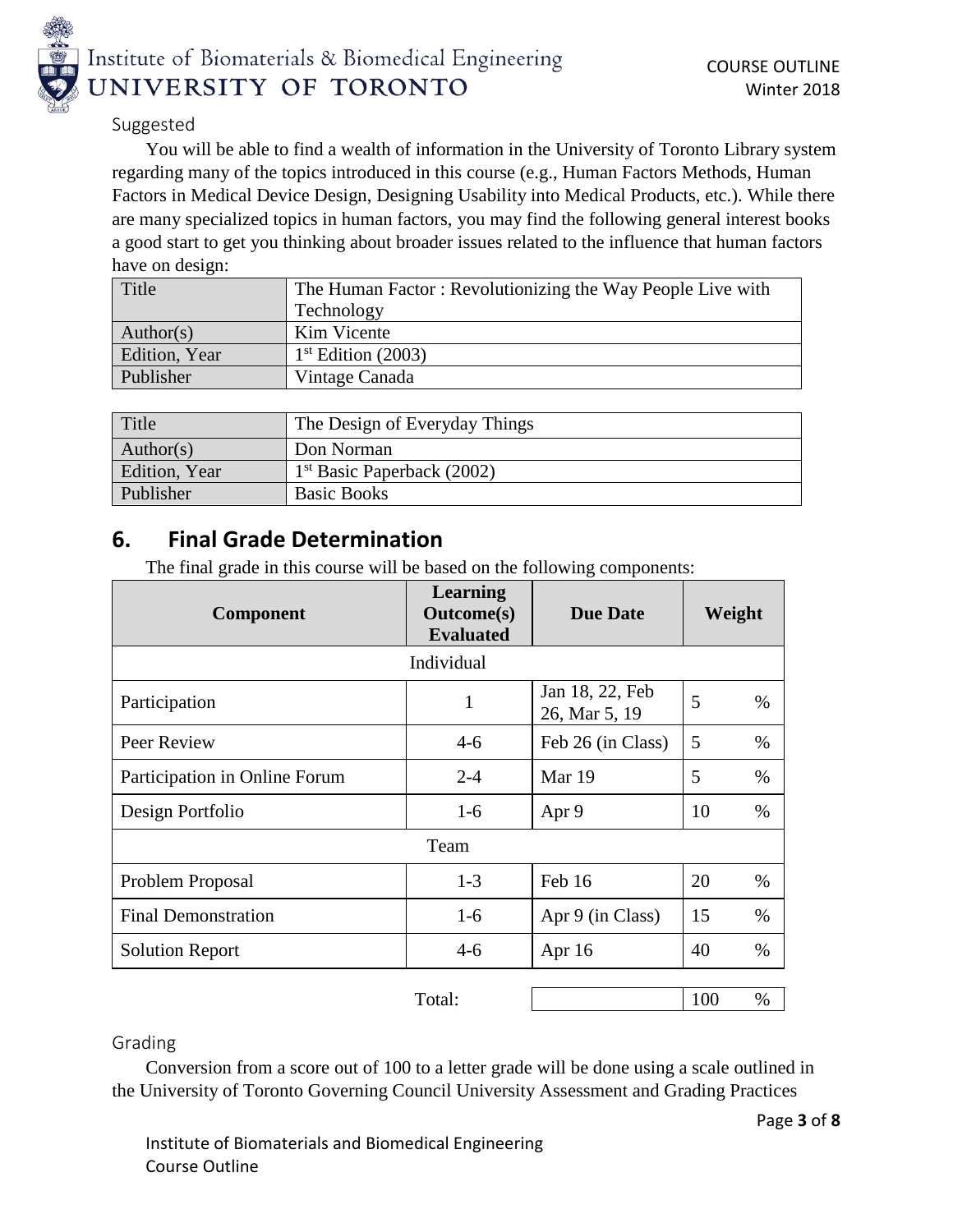

### Policy:

[\(http://www.governingcouncil.utoronto.ca/Assets/Governing+Council+Digital+Assets/Policies/P](http://www.governingcouncil.utoronto.ca/Assets/Governing+Council+Digital+Assets/Policies/PDF/grading.pdf) [DF/grading.pdf\)](http://www.governingcouncil.utoronto.ca/Assets/Governing+Council+Digital+Assets/Policies/PDF/grading.pdf).

## Individual

You will receive credit for individual contributions to the course and your team as follows:

## *Participation*

Active participation is required for full participation marks, which means asking questions and engaging in discussions. Your physical presence in class, for the whole period, will be noted when guest speakers present talks during class, when your peers present their project progress, and when external evaluators provide a critique of your team's work. These days are noted on the course schedule but it is **your responsibility to stay informed of updates should a date change.**

A participation mark will be given for attending a  $Q & A$  session with a graduate nursing class (NUR1034) on Thursday January 18 in RS412 from 12:00 – 13:00. This session has been organized because the NUR1034 class is working on human factors projects to improve nursing care and you will have the chance to learn from practicing nurses what problems they have; for example: with medical devices they use regularly or "work-arounds" that they employ commonly. This session will be valuable because it may help your teams select a medical device to improve and/or make connections with healthcare users who may become potential test subjects for your project.

## *Peer Review*

You should start thinking of possible viable solutions that may be used to solve your problems before the proposal is due. A peer review session after the reading break (week of February 19) will help you get an outside perspective. For more information, see the deliverable section below.

## *Participation in Online Forum*

You are required to participate in the "Design Help" forum created in the discussion board. You will receive participation marks for asking questions (i.e., creating threads) and answering questions (i.e., replying to threads) posted by your peers in a respectful manner throughout the semester. The objective is to post: questions, requests for advice, or seek validation of ideas generated either individually or from your team and reply to the threads created by other individuals who are not on your team. Full marks will be given for creating at least 4 threads and replying to at least 10 threads that are not of your (or team's) own creation before the design critique held on March 19.

## Team

You will work in teams (of  $\sim$  4 people) to use human factors methods to identify design flaws of an existing medical device and then improve the device using human factors consideration in the redesign using prototypes to test whether the design has indeed been improved. Each team will have access to a total budget of \$200 that can be used for material in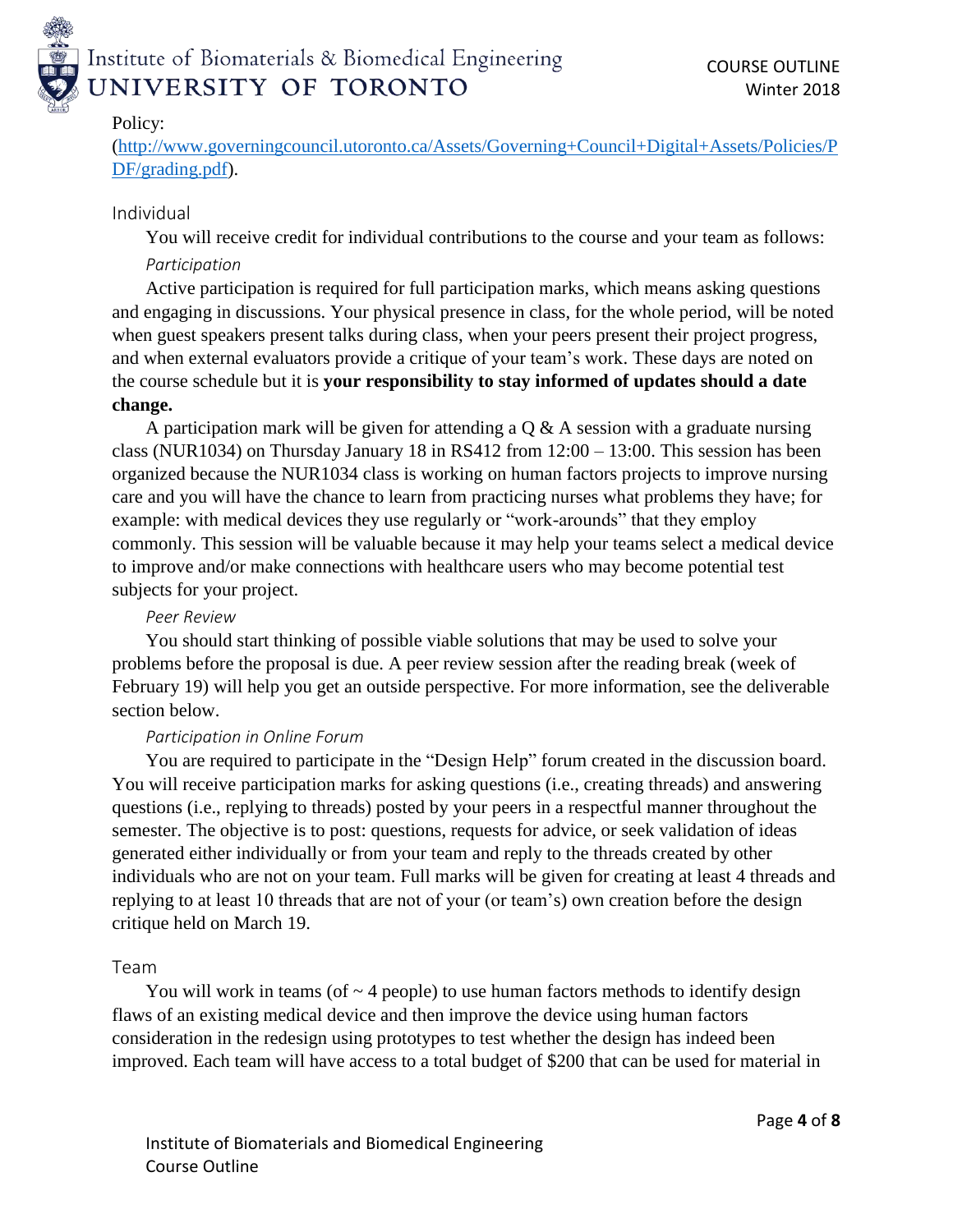

the IBBME design studio or reimbursement of material purchased to create and test your designs.

## **7. Deliverables**

All **deadlines are 11:59 PM** on the date listed (unless otherwise noted)

Participation in Online Forum: Due Mar 19

The objective of the Design Help forum is to seek advice from outside your team or recruit volunteers for testing from the other students taking this course. Each individual must meet the 4 thread creation, 10 thread reply requirement by the deadline. You are free to continue asking questions past the deadline.

Design Portfolio: Review on Mar 19 (in Class); Final Due Apr 9

This artifact will document the work you have done individually or in collaboration with your teammates. Relevant material may include: brainstorming outcomes, doodles, sketches, drawings, interview transcripts, video observations, test results, etc. While it is expected that there will be overlap between teammates using similar content, each individual's portfolio must be a reflection of your individual experiences and narrative. The artifacts you include in your portfolio require context. At the highest level, this can include a statement of design approach, where you may outline your personal priorities relating to human factors and values around engineering design. You must consider how you balance elements of human factors investigation with design innovation. You also need to consider how the entire collection is framed:

- How should someone view the various elements of the portfolio?
- Is there a particular path an audience should take?
- Will you highlight different paths for different audiences?
- How will you link various artifacts from your particular project?

Design portfolios take many forms online: some are posted as PDFs, some created using web services such as Seelio, Wix and WordPress (N.B.: no particular site is being endorsed). The following examples are a place to start in terms of seeing the potential of a design portfolio; note, however, that they are not templates, nor are they necessarily the "best" way to present your work.

- <http://blog.seelio.com/2013/02/20/engineering-portfolios/>
- <https://seelio.com/p/3u6/jacky-lau>
- <https://seelio.com/p/3pr/kirsten-lim>
- <https://seelio.com/p/370/shannon-x-yang>
- <https://seelio.com/p/3mg/franco-montalvo>
- <https://seelio.com/thomaswilson>
- [http://www.seanhammett.com](http://www.seanhammett.com/)
- <http://www.williamjewett.com/about/>

Holistic evaluation of your design portfolio will be made on the base expectation that you document a story (from problem identification to solution creation) of your medical device redesign. Below these base expectations would be large gaps or illogical flow that impede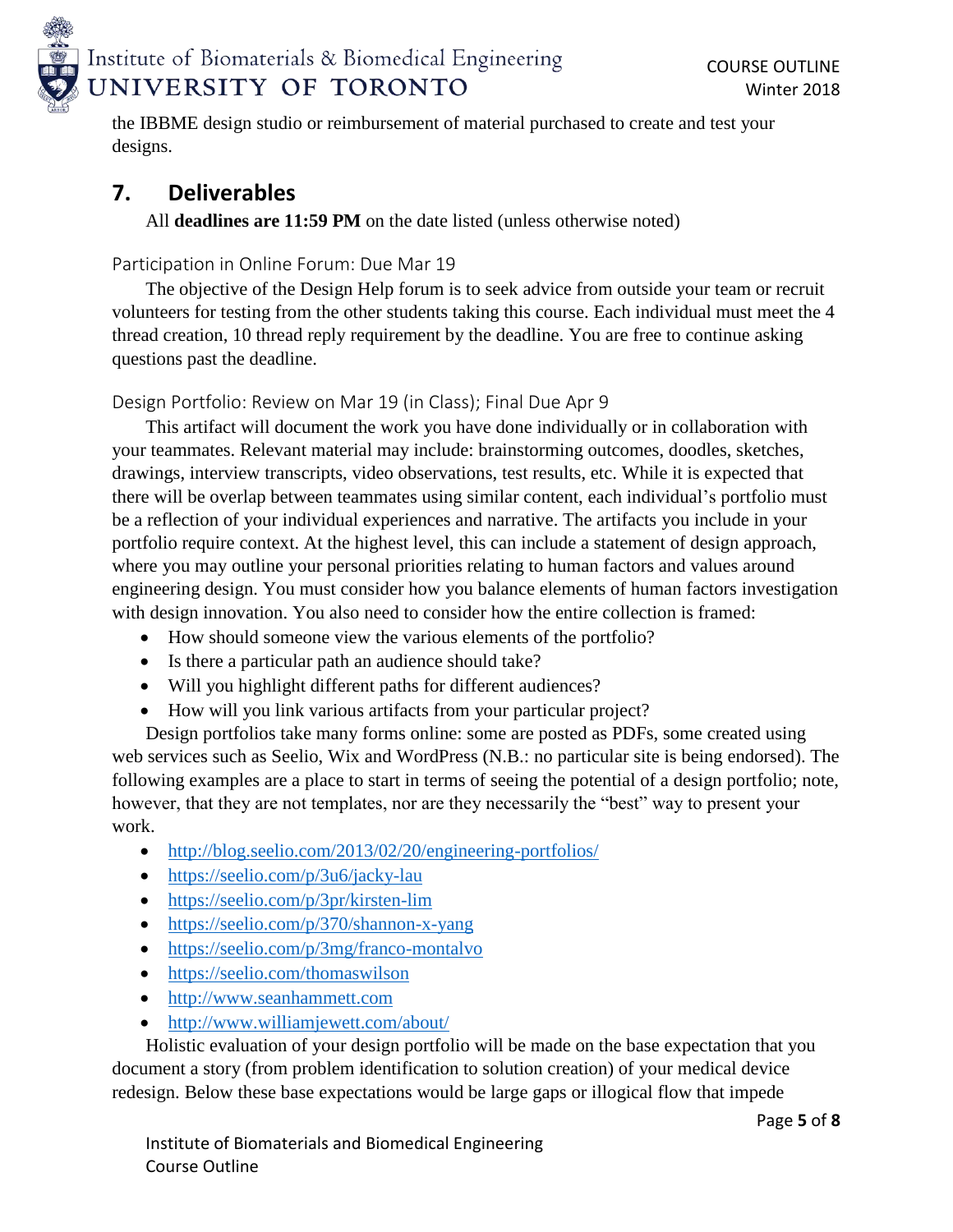

understanding of your design process and exceeding these base expectations would be an engaging story that you would have no problem showing to a future employer. A failing design portfolio would have zero to little effort given towards describing your individual design process or the clear plagiarism of another portfolio.

### Peer Review: Need Statement Due Feb 19; Evaluation Due Feb 26 (in Class)

To help you get an outside perspective on solving your problem you must submit (in Blackboard) your need statement in a PDF document and at least 4 "How might we ?" questions related to your problem by February 19. You must submit this in advance to allow the instructor to prepare for the February 26 class. **The lateness policy will be awarded to the whole team's peer review grades if the February 19 deadline is not met.**

In class on February 26, a problem-solving activity called "send-a-problem" will allow each team to solve problems and evaluate solutions. The final evaluation of solutions that each team provides will be written down and given to the team that drafted the original problem. Full peer review marks (and participation marks) will be given for the completion of this in-class activity.

#### Problem Proposal: Due Feb 16; Solution Report Due: Apr 16

The reports must be submitted as PDF documents. Additional details related to each deliverable are given in guideline documents posted on Blackboard, in the Guideline Documents folder located in the Course Materials Area.

The problem proposal will describe the user-related errors or design failures of an existing medical device and propose a problem to be solved.

The solution report will outline the redesign (e.g., with prototypes) of an existing medical device and show test results that indicate whether the changes lead to an actual improvement in performance or not. This report will also allow your team to iterate, improve, the analyses used in the problem proposal report (or perform new analyses) in response to peer feedback and critiques provided by external evaluators

## Final Demonstration: Due Apr 9 (in Class)

Each team will demonstrate their improved medical device design and in this context all good demonstrations have something physical to demonstrate. The results of your usability testing will prove (or disprove) whether your use-related redesign efforts have been successful.

The oral presentation will be evaluated by the instructor and will be judged on an individual basis for the oral delivery of each presenter, and on a group basis for content and coherence of material. The other students presenting that evening will be part of the audience. Students in the audience are expected to take part by asking questions and becoming involved in the discussion of the other design projects. The point here is not to be critical of other projects so much as to learn about them. Audience participation is included as part of the oral presentation mark. All presenters are expected to stay for the entire duration of the final presentations.

Demonstrations should **last between 12 – 15 minutes**. You will be encouraged to wrap up if your presentation continues past maximum length of 15 minutes. Each team should submit a PDF of any presentation slides by the end of the day (i.e., April 9) for grading purposes.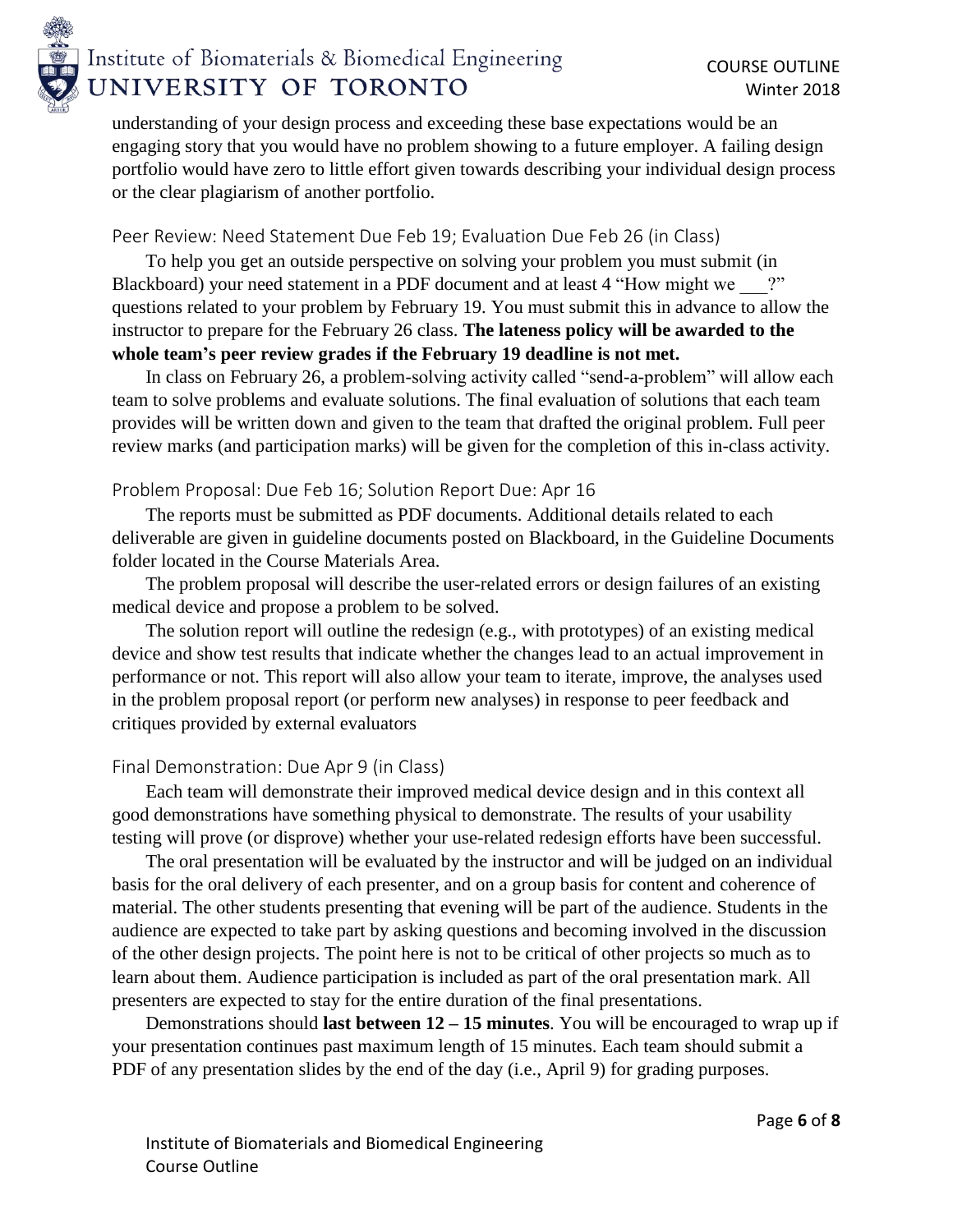

## **8. Course Policies**

#### Academic Accommodations

Students with diverse learning styles and needs are welcome in this course. The University provides academic accommodations for students with disabilities in accordance with the terms of the Ontario Human Rights Code. This occurs through a collaborative process that acknowledges a collective obligation to develop an accessible learning environment that both meets the needs of students and preserves the essential academic requirements of the University's courses and programs. For more information on services and resources available to students, please contact Accessibility Services at (416) 978-8060 or [http://www.studentlife.utoronto.ca/as.](http://www.studentlife.utoronto.ca/as) Should you have a Letter of Accommodation, you shall notify the instructor within the first 3 weeks of the term to allow appropriate accommodations to be integrated into the course.

#### Award for Lateness Policy

Deliverables received later than the due date posted will be awarded a **50% overall deduction every day that they are late.** Therefore, assignments handed in 1 day late will receive half the total marks and assignments handed in 2 days late will receive 0 marks. Exceptions may be accommodated for valid reasons, that are out of a student's control, (e.g., severe illness or injury, bereavement leave, severe accident, victim of crime, sudden loss of housing, or similar traumatic experience) and may be considered if supported by written documentation (e.g., University of Toronto Verification of Student Illness or Injury Form, or other applicable documents). Examples of invalid reasons would include situations where online submissions were not executed properly by a student, common computer problems – including computer crashes, or a student forgot the deadline.

#### Attendance Policy

No notification of your absence is necessary for regular classes. You will be expected to attend on January 18 (this date is outside of regularly scheduled class hours), January 22, February 26, March 5, and 19. If you have a conflict with the January 18 session you must notify the instructor to make accommodations. For other dates, if you have a time conflict (e.g., with a conference or religious obligation) you must notify the instructor at least 2 weeks prior to the deadline to make alternative arrangements and appropriate accommodations.

#### Communication Policy

All course-related questions should be posted in the "Course  $Q & A$ " forum located in the discussion board. If you have a question you should: 1) check the syllabus or guidelines for your answer, 2) check the Course Q & A forum to see if your question has already been answered, or 3) ask a peer directly. Every attempt will be made to respond within 3 business days to posts that need the attention of the instructor.

If necessary, please feel free to email the instructor regarding personal issues that may impact this course. BME1802 must be used at the beginning of the subject line to ensure prompt response to emails. Every attempt will be made to responded to emails within 3 business days.